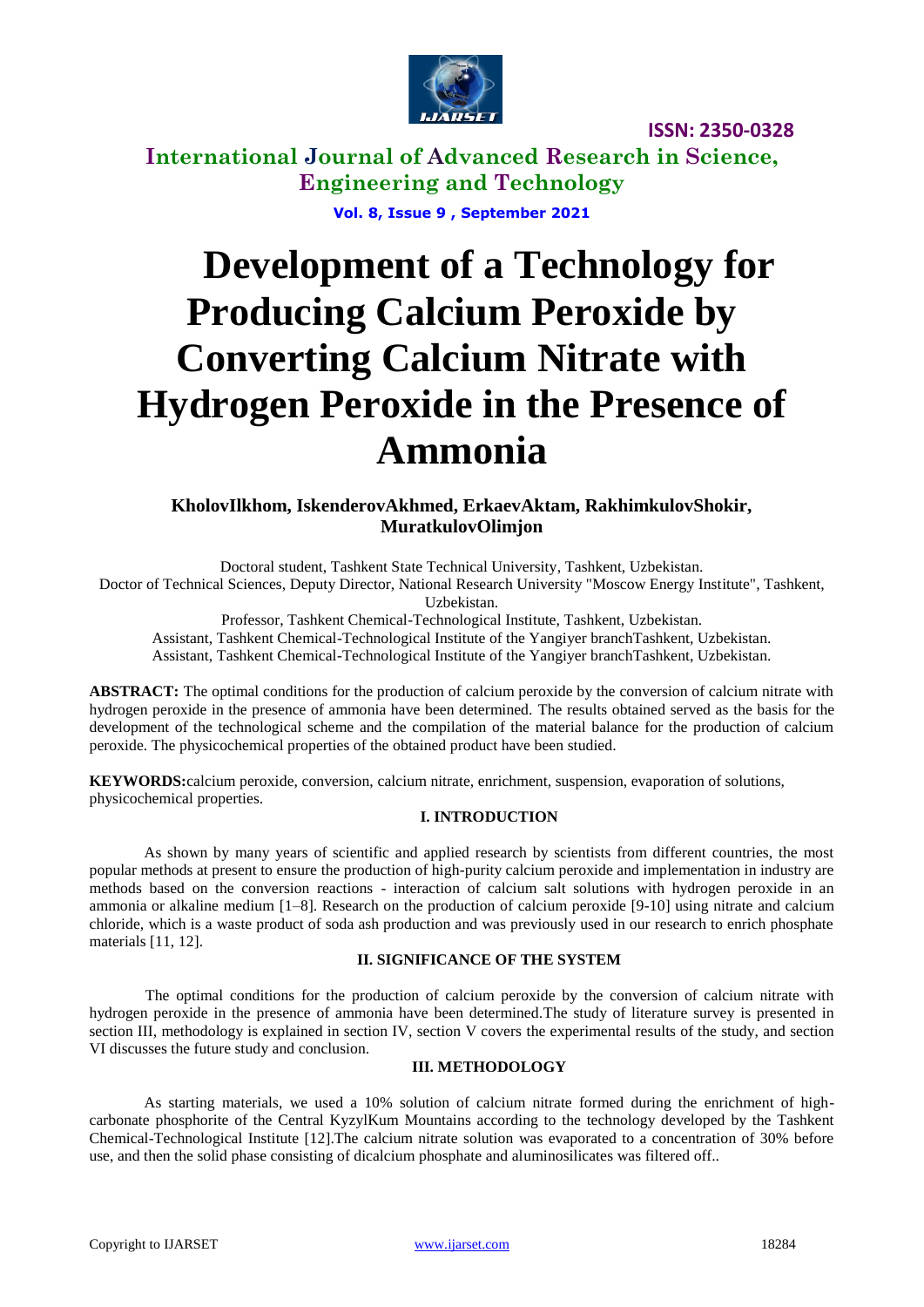

### **International Journal of Advanced Research in Science, Engineering and Technology**

**Vol. 8, Issue 9 , September 2021**

### **IV. EXPERIMENTAL RESULTS**

Also, a 40% hydrogen peroxide solution and gaseous ammonia were used as starting materials. Table 1 shows examples of the implementation of the proposed method and the optimal reaction conditions. **Table 1**

**№Experiment Concentration% and consumption (g) solutions pH Reaction temperature, 0**temperature, **C**Solid phase, **Humidity, % Ratio W: T Filtration rate, kg/m<sup>2</sup> hour solid/liquid phase Active oxygen conten, % exit, % Ca(NO3)23 0% H2O<sup>2</sup> 40% NH<sup>3</sup> 25%** 1 14,40 | 2.61 | 92,1 | 9,5 | 10 | 2,2 | 46,8 | 48:1  $\begin{array}{|c|c|c|c|c|c|}\n\hline\n & 13,81 & 68,74\n\end{array}$ <sup>2</sup> 14,40 2.61 96,2 <sup>11</sup> <sup>10</sup> 2,2 42,3 49:1 41,5 14,72  $\frac{41,3}{2037,74}$  14,72 73,27 3 14,40 2.61 2 9 10 2,4 57,1 7,58:1 271,69  $\frac{2060,38}{2060,38}$  12,01 65,22

**Influence of technological parameters on the yield of calcium peroxide.**

Based on the results of the research, a technological scheme for the production of calcium peroxide based on a weak solution of calcium nitrate, formed during the nitric acid enrichment of low-grade phosphorites of the Central KyzylKum, is proposed. The technology consists of the following stages (Fig. 1): 1. Evaporation of weak solutions of calcium nitrate.2. Condensation of juice steam with circulating water.3. Filtration of a suspension consisting of a calcium nitrate solution and a water-insoluble phase.4. Conversion of calcium nitrate with hydrogen peroxide in the presence of ammonia. 5. Crystallization, separation and drying of calcium peroxide. 6. Evaporation of hydrogen peroxide with circulation of condensate at the beginning of the process and obtaining a concentrated solution of ammonium nitrate. 7. Packing of the obtained products of sodium chloride, ammonium and calcium peroxide. In accordance with the developed technological scheme, a weak solution of calcium nitrate from the well of the filtration section enters the evaporator (item 1), where the stripping is carried out with natural gas at a temperature of  $100-120$  °C under vacuum. The released water vapor enters the lower part of the condensation column, where it is cooled by circulating water coming from the collector and sent to the cooling unit. A certain part of the condensate is collected in the lower part of the condensation column and is sent to flush the filtered sediments in pos. 2. At stripping, a suspension is formed, consisting of solutions of calcium nitrate and sludge. To separate the sludge, the suspension enters the centrifuge (item 2). The clarified solution from pos. 2 enters the pressure tank (item 3), from where it is sent to the conversion reactor (item 4), where hydrogen peroxide (item 5) and ammonia water or gaseous ammonia (item 6) are fed simultaneously. The resulting suspension is fed to the centrifuge (item 7). The separated wet crystals of CaO<sub>2</sub>⋅8H<sub>2</sub>O are fed for drying (item 8) to obtain the finished product of calcium peroxide. The mother liquor enters the collector (item 9), from where it is pumped to the evaporator (item 11) using a centrifugal pump (item 10). The vapor phase after condensation in the condenser (item 12) enters the collector (item 13). The resulting weak hydrogen peroxide solution from the collector (item 13) is pumped into a concentrated hydrogen peroxide diluent (item 5) using a centrifugal pump (item 14). The cooled liquid phase, consisting of ammonium nitrate and hydrogen peroxide and calcium through the cooler (item 15) enters the solvent (item 16) where carbamide and / or other nitrogen-, potassiumand phosphorus-containing soluble salts are added to obtain NP-, NK - and NPK - fertilizers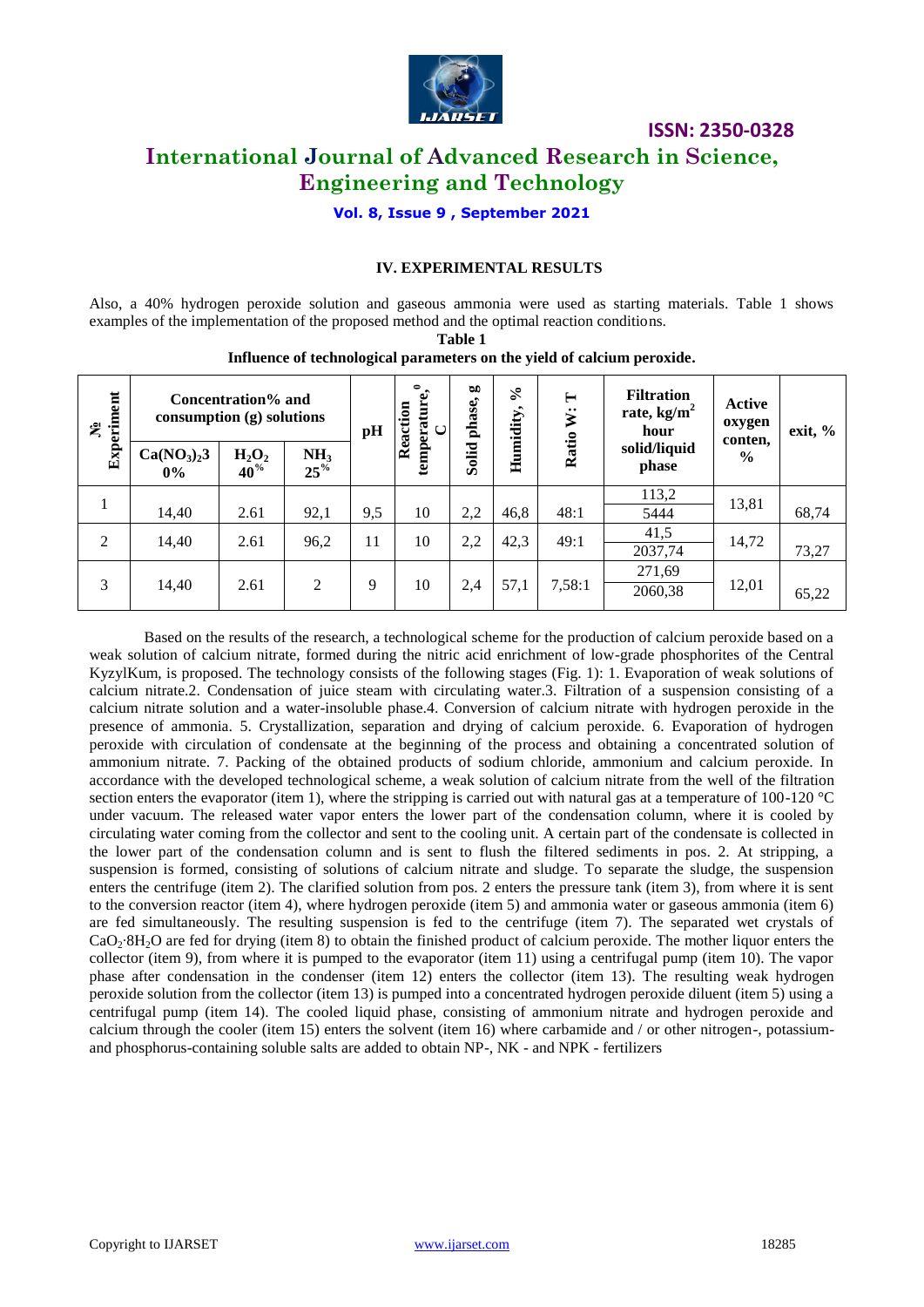

### **International Journal of Advanced Research in Science, Engineering and Technology**

### **Vol. 8, Issue 9 , September 2021**



Fig. 1 Process flow diagram of calcium peroxide production based on weak solutions of calcium nitrate.

The advantage of the proposed technology is: in the production of calcium peroxide from a large-tonnage waste-calcium nitrate, which can be formed during the enrichment of low-grade phosphorites of the Central KyzylKum. **Table 2**

| Physical and mechanical properties of raw materials and products |                                 |                         |
|------------------------------------------------------------------|---------------------------------|-------------------------|
| <b>Technical Indicators</b>                                      | <b>Technical specifications</b> |                         |
|                                                                  | Calcium nitrate                 | Calcium peroxide        |
| Initial moisture,%                                               | 0,024                           | 0,012                   |
| Bulk density, $g/cm3$                                            | 1.0924                          | 0.4546                  |
| Density with seal                                                | 1,2038                          | 0,6064                  |
| Inclination angle, degrees.                                      | 26                              | 38                      |
| Looseness, sec.                                                  | $7.5$ cek                       | Not liquid550 сек       |
| Hygroscopic point, %                                             | 45%                             | 57%                     |
| Stabilizes after 4 hours<br>Moisture capacity, %                 | 50%-0,1%85%-0,4%                | 50\%-0,04\% 85\%-0,08\% |
| pH 10% suspension                                                | 5,52                            | 12,35                   |

Table 2 shows the physical and mechanical properties of the resulting products. The table shows that the free and compacted density of the product is equal to 0,455 and 0,608 g / cm3, respectively, the pH of a 10% suspension is 12,35.